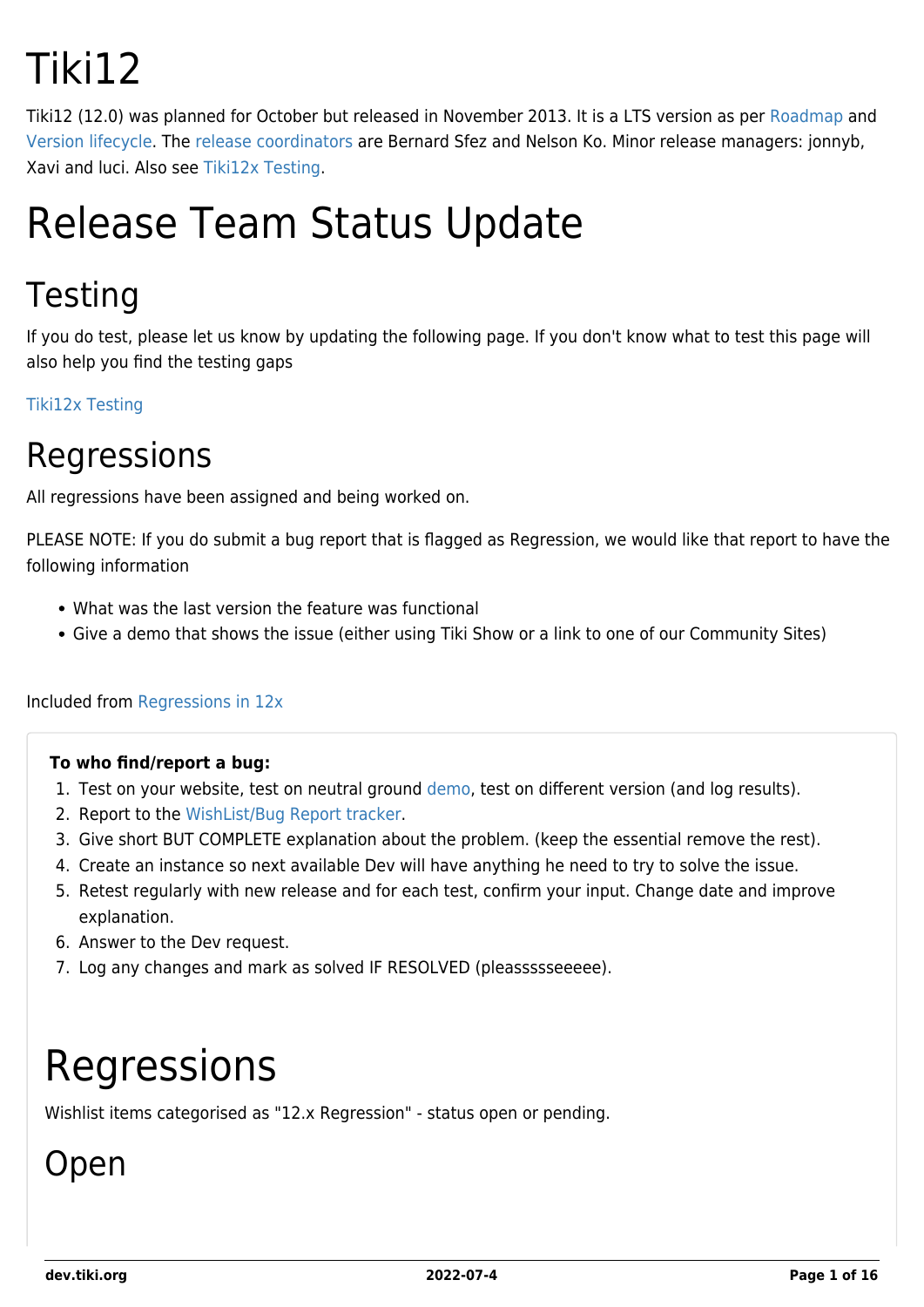| <b>Rating</b>                                                                                 | <b>Subject</b>                                                                                   | <b>Submitted</b><br>by | <b>Importance</b> | <b>Easy</b><br>to<br>solve? | <b>Priority</b> | <b>Category</b>                                                                                                           | <b>Volunteered</b><br>to solve | <b>Created</b>        | <b>LastModif</b> | <b>Comments</b>                  |
|-----------------------------------------------------------------------------------------------|--------------------------------------------------------------------------------------------------|------------------------|-------------------|-----------------------------|-----------------|---------------------------------------------------------------------------------------------------------------------------|--------------------------------|-----------------------|------------------|----------------------------------|
| ***<br>计女女<br>***<br>计女女<br>***<br>计女女<br>***<br>计女女<br>***<br>计女女<br>$(0)$ $\pmb{\Theta}$    | BiDi.css bug in RTL<br>language                                                                  | AshkanV                | 10 high           | 10<br>easy                  | 99              | • Patch                                                                                                                   |                                | 2014-08-08 2014-08-08 |                  | $\pmb{0}$                        |
| ***<br>计女女<br>***<br>计女女<br>***<br>计女女<br>***<br>计女女<br>***<br>计女女<br>$(1)$<br>$\pmb{\Theta}$ | Search index could not<br>be updated. The site is<br>misconfigured. Contact<br>an administrator. | Marc<br>Laporte        | 9                 | $\mathbf{1}$<br>difficult   | 9               | • Dogfood on<br>a *.tiki.org site<br>• Conflict of<br>two features<br>(each works<br>well<br>independently)<br>• Indexing |                                | 2012-01-19 2015-05-19 |                  | $\overline{2}$<br>xavi-29 May 18 |
| ***<br>计女女<br>***<br>计女女<br>***<br>计女女<br>***<br>计女女<br>***<br>计女女<br>$(0)$ $\odot$           | Not possible to delete a<br>tracker on next.tw.o                                                 | Marc<br>Laporte        | 10 high           | 8                           | 80              | $\cdot$ Error<br>• Indexing                                                                                               | nkoth                          | 2013-08-15 2014-07-30 |                  | 6<br>koth-04 Aug 14              |
| ***<br>计女女<br>***<br>计女女<br>★★★<br>计女女<br>***<br>计女女<br>***<br>计女女<br>$(2)$ $\odot$           | Lost avatars on tiki.org                                                                         | Marc<br>Laporte        | 10 high           | 8                           | 80              | • Dogfood on<br>a *.tiki.org site<br>• Regression                                                                         | nkoth                          | 2013-11-03 2014-07-30 |                  | 10<br>luci-13 Jan 15             |
| ***<br>计女女<br>***<br>计女女<br>***<br>计女女<br>***<br>计女女<br>***<br>计女女<br>$(0)$<br>$\pmb{\Theta}$ | emails appended to tiki-<br>syslog.php data                                                      | Marc<br>Laporte        | 8                 | 8                           | 64              | • Regression                                                                                                              | Nelson Ko                      | 2013-11-30 2013-11-30 |                  | $\pmb{0}$                        |
| ***<br>计女女<br>***<br>计女女<br>***<br>计女女<br>***<br>计女女<br>***<br>计女女<br>$(1)$ $\odot$           | 12.x: Failed to execute<br>'minichat' module<br>Missing dependencies                             | Xavier de<br>Pedro     | $7\overline{ }$   | 9                           | 63              | • Regression                                                                                                              |                                | 2014-10-22 2014-10-22 |                  | $\pmb{0}$                        |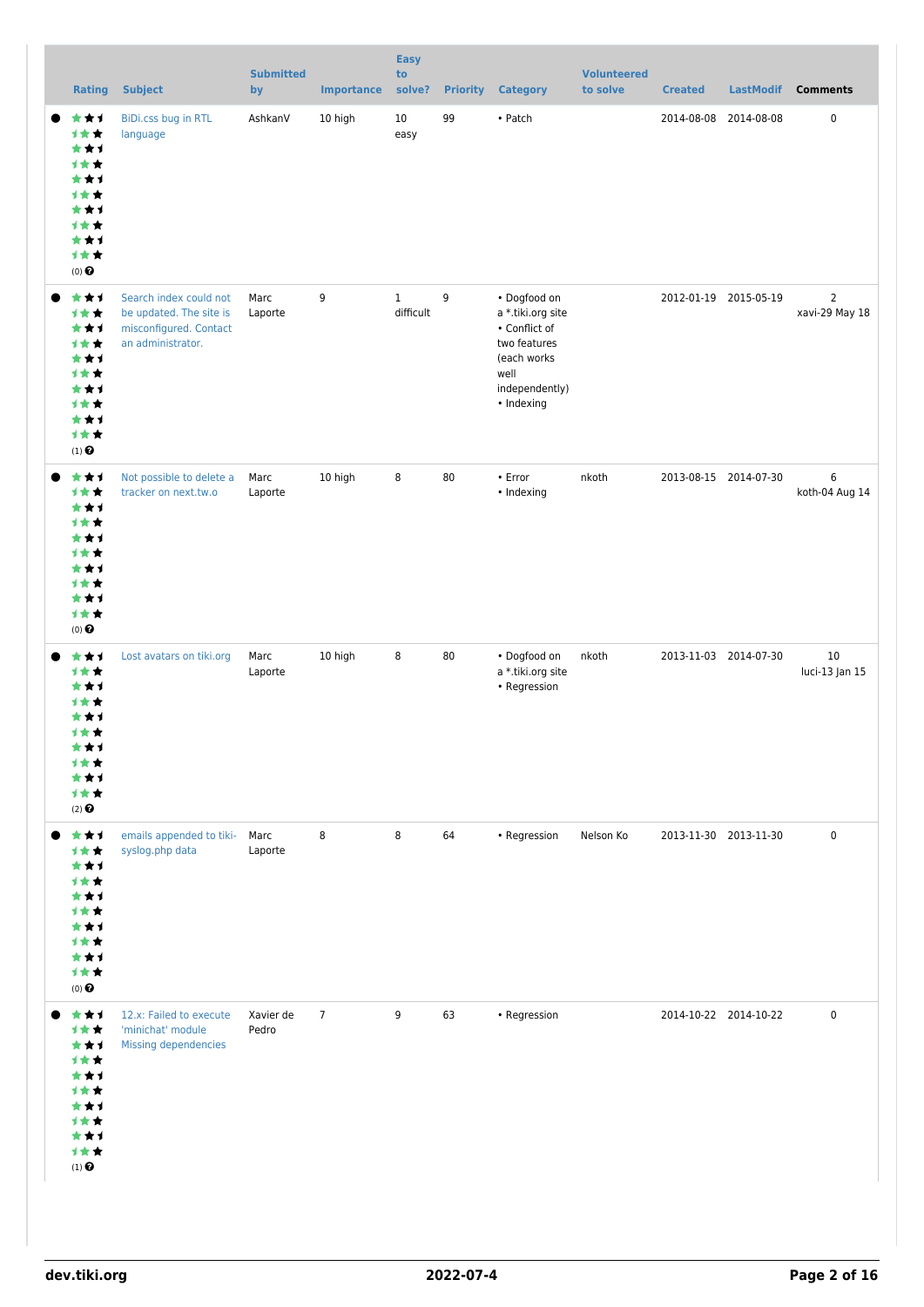|           | <b>Rating</b>                                                                                         | <b>Subject</b>                                                                                                                                     | <b>Submitted</b><br>by | <b>Importance</b> | <b>Easy</b><br>to<br>solve? |    | <b>Priority Category</b>                                                                                                    | <b>Volunteered</b><br>to solve | <b>Created</b>        | <b>LastModif</b> | <b>Comments</b>                           |
|-----------|-------------------------------------------------------------------------------------------------------|----------------------------------------------------------------------------------------------------------------------------------------------------|------------------------|-------------------|-----------------------------|----|-----------------------------------------------------------------------------------------------------------------------------|--------------------------------|-----------------------|------------------|-------------------------------------------|
|           | ***<br>1**<br>***<br>计女女<br>***<br>计女女<br>***<br>计女女<br>***<br>计女女<br>$(1)$ $\odot$                   | Plugin mouseover tip<br>offset wrong                                                                                                               | pianoliv               | 6                 | 10<br>easy                  | 60 | $\bullet$ Regression                                                                                                        |                                | 2014-08-05 2014-08-08 |                  | $\pmb{0}$                                 |
| $\bullet$ | ***<br>计女女<br>***<br>计女女<br>***<br>计女女<br>***<br>1★★<br>***<br>1★★<br>$(1)$ $\odot$                   | <b>Neihter</b><br>show_image.php?id=NN<br>nor imageNN work as-is<br>after upgrade from 9.x<br>to $12.x$                                            | Xavier de<br>Pedro     | $\overline{7}$    | 8                           | 56 | • Regression                                                                                                                |                                | 2013-12-13 2013-12-13 |                  | $\pmb{0}$                                 |
|           | ***<br>计女女<br>***<br>计女女<br>***<br>计女女<br>***<br>计女女<br>***<br>计女女<br>$(0)$ $\odot$                   | php console.php<br>cache:clear -- all has no<br>effect                                                                                             | Marc<br>Laporte        | $\overline{7}$    | 8                           | 56 | • Error<br>• Regression                                                                                                     |                                | 2014-04-26 2014-04-26 |                  | $\mathbf{1}$<br>jonnybradley-18<br>Nov 20 |
|           | ***<br>***<br>***<br>计女女<br>***<br>1★★<br>***<br>计女女<br>***<br>计女女<br>$(0)$ $\odot$                   | Upon select text and<br>click toolbar plugin,<br><b>CodeMirror activates</b><br>itself and instead of<br>insert at cursor, we get<br>insert at top | Marc<br>Laporte        | 10 high           | 5                           | 50 | • Dogfood on<br>a *.tiki.org site<br>• Regression<br>• Conflict of<br>two features<br>(each works<br>well<br>independently) |                                | 2014-02-22 2014-07-29 |                  | $\pmb{0}$                                 |
|           | ***<br>计女女<br>***<br>计女女<br>***<br>计女女<br>***<br>计女女<br>***<br>计女女<br>$(0)$ $\pmb{\Theta}$            | First install from svn<br>fails silently on<br>composer                                                                                            | Jean-Marc<br>Libs      | 9                 |                             | 45 | • Usability                                                                                                                 |                                | 2013-11-17 2015-03-07 |                  | 5<br>Iphuberdeau-27<br>Nov 13             |
|           | ***<br>计女女<br>***<br>计女女<br>***<br>计女女<br>***<br>计女女<br>***<br>计女女<br>$\left(1\right)$ $\pmb{\Theta}$ | Edit-save loses parts of<br>wysiwyg wiki pages                                                                                                     | Jean-Marc<br>Libs      | 9                 |                             | 45 | • Regression                                                                                                                |                                | 2014-03-08 2014-12-04 |                  | 3<br>jonnybradley-05<br>Aug 14            |
|           |                                                                                                       |                                                                                                                                                    |                        |                   |                             |    |                                                                                                                             |                                |                       |                  |                                           |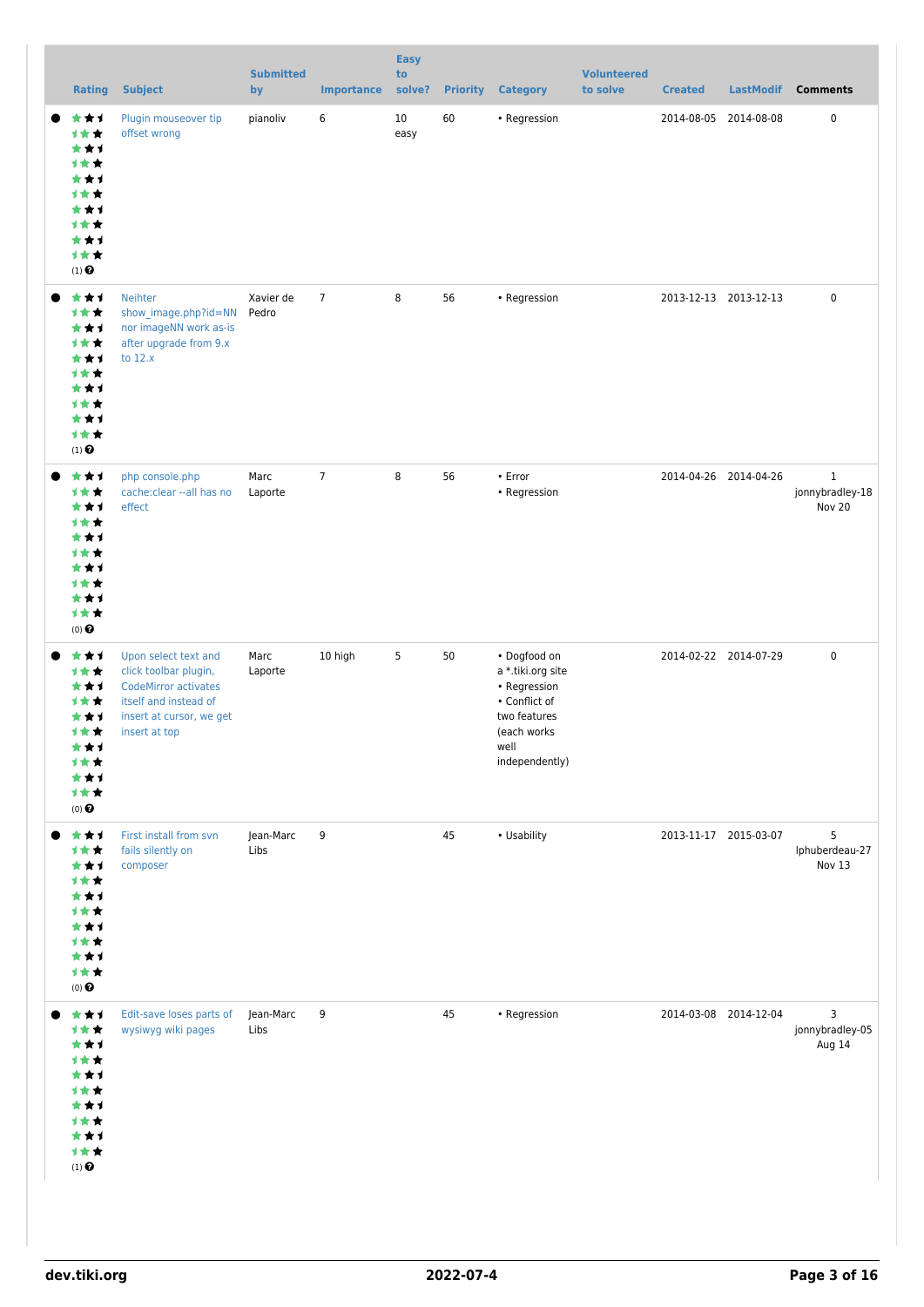| <b>Rating</b>                                                                              | <b>Subject</b>                                                                     | <b>Submitted</b><br>by | <b>Importance</b> | <b>Easy</b><br>to<br>solve? | <b>Priority</b> | <b>Category</b>                                                                                                       | <b>Volunteered</b><br>to solve | <b>Created</b>        | <b>LastModif</b> | <b>Comments</b>          |
|--------------------------------------------------------------------------------------------|------------------------------------------------------------------------------------|------------------------|-------------------|-----------------------------|-----------------|-----------------------------------------------------------------------------------------------------------------------|--------------------------------|-----------------------|------------------|--------------------------|
| ***<br>计女女<br>***<br>计女女<br>***<br>计女女<br>***<br>计女女<br>***<br>计女女<br>$(0)$ $\Theta$       | Rating doesn't work for<br>Anonymous anymore in<br>12.x                            | luciash d'<br>being [] | 9                 |                             | 45              | • Regression                                                                                                          |                                | 2014-06-23 2014-06-23 |                  | $\pmb{0}$                |
| ***<br>计女女<br>***<br>计女女<br>***<br>计女女<br>***<br>计女女<br>***<br>计女女<br>$(0)$ $\odot$        | nextdoc.t.o homepage<br>unable to generate PDF                                     | Xavier de<br>Pedro     | 6                 | $\overline{7}$              | 42              | • Dogfood on<br>a *.tiki.org site                                                                                     | Nelson Ko                      | 2013-11-04 2014-07-30 |                  | 3<br>xavi-06 Nov 13      |
| ***<br>计女女<br>***<br>计女女<br>***<br>计女女<br>***<br>计女女<br>***<br>计女女<br>$(0)$ $\odot$        | allow_comments or<br>comments from a<br>profile blog definition<br>stopped working | Xavier de<br>Pedro     | 6                 | $\overline{7}$              | 42              | • Community<br>projects<br>• Regression<br>• Less than<br>30-minutes fix                                              |                                | 2014-02-26 2014-02-26 |                  | $\pmb{0}$                |
| ***<br>1★★<br>***<br><b>1**</b><br>***<br>计女女<br>***<br>计女女<br>***<br>计女女<br>$(0)$ $\odot$ | <b>LDAP Sync Not working</b><br>Correctly                                          | jcarter                | 8                 | 5                           | 40              | • Regression                                                                                                          |                                | 2013-12-06 2016-12-27 |                  | 4<br>RadoS-27 Dec<br>16  |
| ***<br>计女女<br>***<br>计女女<br>***<br>计女女<br>***<br>计女女<br>***<br>计女女<br>$(3)$ $\odot$        | Broken images in<br>Newsletters in 12.x<br>(images sent with<br>relative links)    | Xavier de<br>Pedro     | 8                 | 5                           | 40              | • Regression<br>• Less than<br>30-minutes fix                                                                         | Jonny Bradley                  | 2014-03-04 2014-09-21 |                  | 6<br>amette-04 Dec<br>19 |
| ***<br>计女女<br>***<br>计女女<br>***<br>计女女<br>***<br>计女女<br>***<br>计女女<br>$(1)$ $\odot$        | login to tv.tiki.org<br>broken (issue with<br>PluginSlider?)                       | Daniel<br>Gauthier     | 8                 | 5                           | 40              | $\cdot$ Error<br>• Support<br>request<br>• Community<br>projects<br>• Dogfood on<br>a *.tiki.org site<br>• Regression |                                | 2014-07-13 2014-07-14 |                  | $\pmb{0}$                |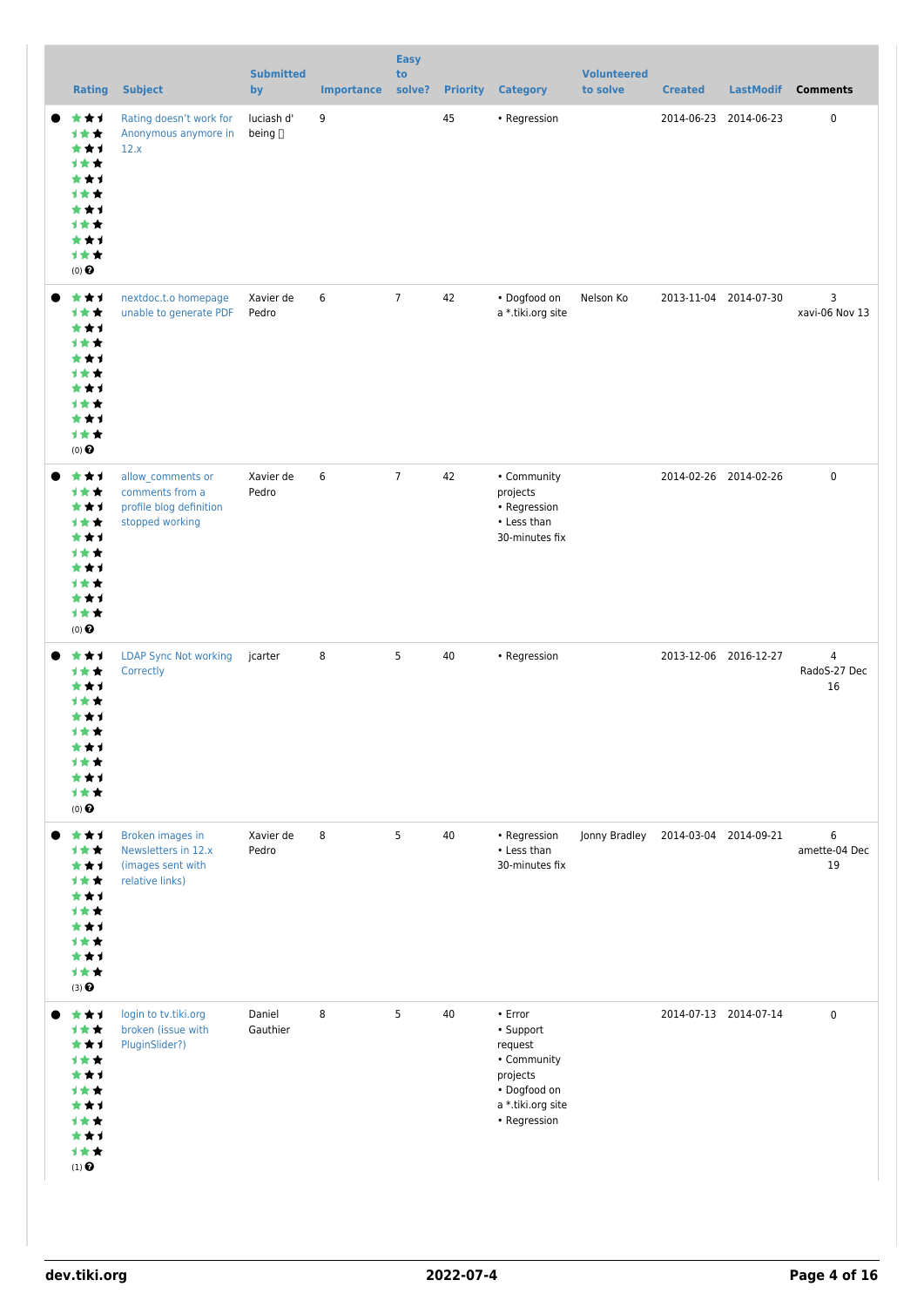| Rating                                                                                           | <b>Subject</b>                                                                                                                     | <b>Submitted</b><br>by     | <b>Importance</b> | <b>Easy</b><br>to<br>solve? |    | <b>Priority Category</b> | <b>Volunteered</b><br>to solve | <b>Created</b> | <b>LastModif</b>      | <b>Comments</b> |
|--------------------------------------------------------------------------------------------------|------------------------------------------------------------------------------------------------------------------------------------|----------------------------|-------------------|-----------------------------|----|--------------------------|--------------------------------|----------------|-----------------------|-----------------|
| ***<br>$\bullet$<br>1★★<br>***<br>1★★<br>***<br>1★★<br>***<br>1★★<br>***<br>1★★<br>$(1)$ $\odot$ | Filtering with not() in<br>PluginTrackerList no<br>longer works if field to<br>be filtered is a link item.                         | Olaf-Michael 8<br>Stefanov |                   |                             | 40 | • Regression             |                                |                | 2015-03-05 2015-03-05 | $\pmb{0}$       |
| ***<br>1★★<br>***<br>1★★<br>***<br>计女女<br>***<br>1★★<br>***<br>1★★<br>$(0)$ $\odot$              | Newsletter which<br>includes article(s)<br>plugin loose format and<br>doesn't show images<br>which are included in<br>the articles | bchauchat                  | 8                 |                             | 40 | • Regression             |                                |                | 2015-11-21 2015-11-21 | $\pmb{0}$       |

1 (current)

[2](https://dev.tiki.org/tiki-print.php?page=Tiki12&tr_offset1=20) [3](https://dev.tiki.org/tiki-print.php?page=Tiki12&tr_offset1=40)

«

[»](https://dev.tiki.org/tiki-print.php?page=Tiki12&tr_offset1=20)

## Pending

|           | Rating                                                                                               | <b>Subject</b>                                                                                  | <b>Submitted</b><br>by | <b>Importance</b> | <b>Easy</b><br>to<br>solve? | <b>Priority</b> | <b>Category</b>         | <b>Volunteered</b><br>to solve | <b>Created</b> | <b>LastModif</b>      | <b>Comments</b>                           |
|-----------|------------------------------------------------------------------------------------------------------|-------------------------------------------------------------------------------------------------|------------------------|-------------------|-----------------------------|-----------------|-------------------------|--------------------------------|----------------|-----------------------|-------------------------------------------|
| $\bullet$ | ***<br><b>1**</b><br>***<br>计女女<br>***<br>1★★<br>***<br>1★★<br>***<br>计女女<br>$(1)$<br>$\pmb{\Theta}$ | <b>Screencasts</b><br>in.<br>comments:<br>no longer<br>showing                                  | Marc<br>Laporte        | 10 high           | 9                           | 90              | $\bullet$<br>Regression | manivannans                    | 2013-11-29     | 2014-01-10            | 3<br>xavidp-01 Dec<br>13                  |
| $\bullet$ | ***<br>计女女<br>***<br>计女女<br>***<br><b>1**</b><br>***<br>***<br>***<br>1★★<br>(0)                     | 12.0 fresh<br>install: sh<br>setup.sh<br>tries and<br>fails to<br>install<br>developer<br>tools | Marc<br>Laporte        | 10 high           | 8                           | 80              | • Release<br>Blocker    |                                |                | 2013-11-29 2013-11-29 | $\mathbf{1}$<br>jonnybradley-04<br>Mar 14 |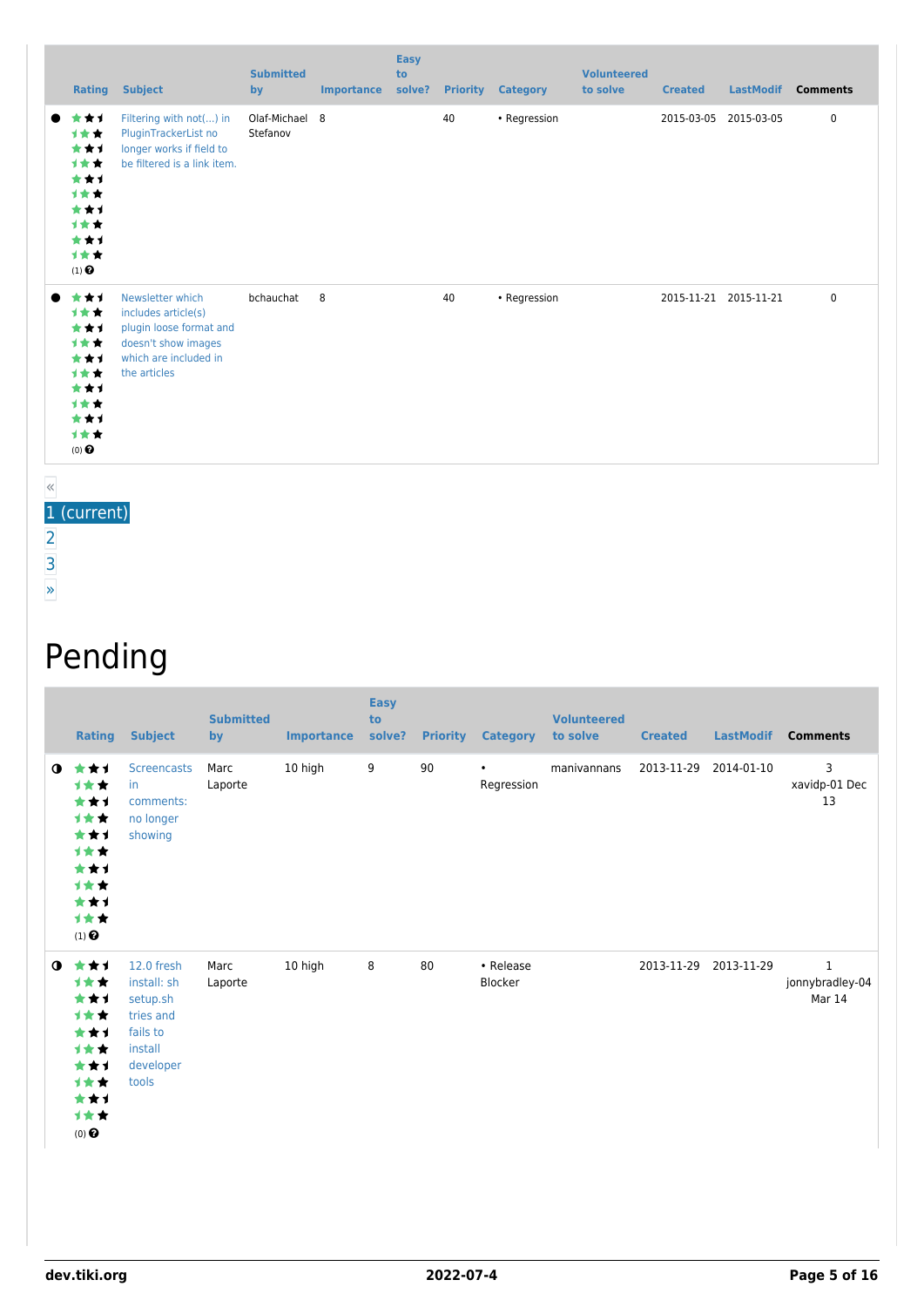|           | <b>Rating</b>                                                                              | <b>Subject</b>                                                                                                  | <b>Submitted</b><br>by  | <b>Importance</b> | <b>Easy</b><br>to<br>solve? |    | <b>Priority Category</b>                        | <b>Volunteered</b><br>to solve | <b>Created</b> | <b>LastModif</b>      | <b>Comments</b>                           |
|-----------|--------------------------------------------------------------------------------------------|-----------------------------------------------------------------------------------------------------------------|-------------------------|-------------------|-----------------------------|----|-------------------------------------------------|--------------------------------|----------------|-----------------------|-------------------------------------------|
| $\bullet$ | 大女子<br>计女女<br>★★1<br>计女女<br>***<br>计女女<br>***<br>计女女<br>***<br>计女女<br>$(0)$ $\odot$        | 12.x & 13.x:<br>Images<br>stretched &<br>skewed (in<br>*.t.o sites<br>and LTS<br>production<br>sites on<br>svn) | Marc<br>Laporte         | 8                 | 9                           | 72 | $\bullet$<br>Regression<br>• Release<br>Blocker |                                |                | 2014-07-23 2017-01-12 | $\mathbf{1}$<br>marclaporte-06<br>Aug 14  |
| $\bullet$ | 大女子<br>计女女<br>***<br>计女女<br>***<br>计女女<br>***<br><b>1**</b><br>***<br>计女女<br>$(0)$ $\odot$ | PluginCODE:<br>Colors<br>picker<br>regression                                                                   | Marc<br>Laporte         | 8                 | 8                           | 64 | $\bullet$<br>Regression                         |                                |                | 2013-11-04 2013-11-09 | $\mathbf{1}$<br>jonnybradley-05<br>Nov 13 |
| $\bullet$ | ***<br>计女女<br>***<br>计女女<br>★★1<br>计女女<br>***<br>计女女<br>***<br>计女女<br>$(0)$ $\odot$        | Draw SVG-<br>edit: in<br>Firefox,<br>drawing<br>shifts quite<br>far from the<br>cursor                          | Arild Berg              | $\overline{7}$    | $\overline{7}$              | 49 | • Error                                         |                                |                | 2013-09-22 2017-08-06 | $\overline{2}$<br>xavi-06 Aug 17          |
| $\bullet$ | ***<br>计女女<br>***<br>计女女<br>***<br>计女女<br>***<br>计女女<br>***<br>计女女<br>$(0)$ $\odot$        | Submitted<br>by field<br>shows<br>current user<br>if empty                                                      | Jonny<br><b>Bradley</b> | 6                 | $\overline{4}$              | 24 | Regression                                      | Jonny Bradley                  |                | 2014-01-08 2014-01-08 | $\mathbf 0$                               |

# **Blockers**

Wishlist item categorised as "Blockers" (non-specified versions) - status open or pending.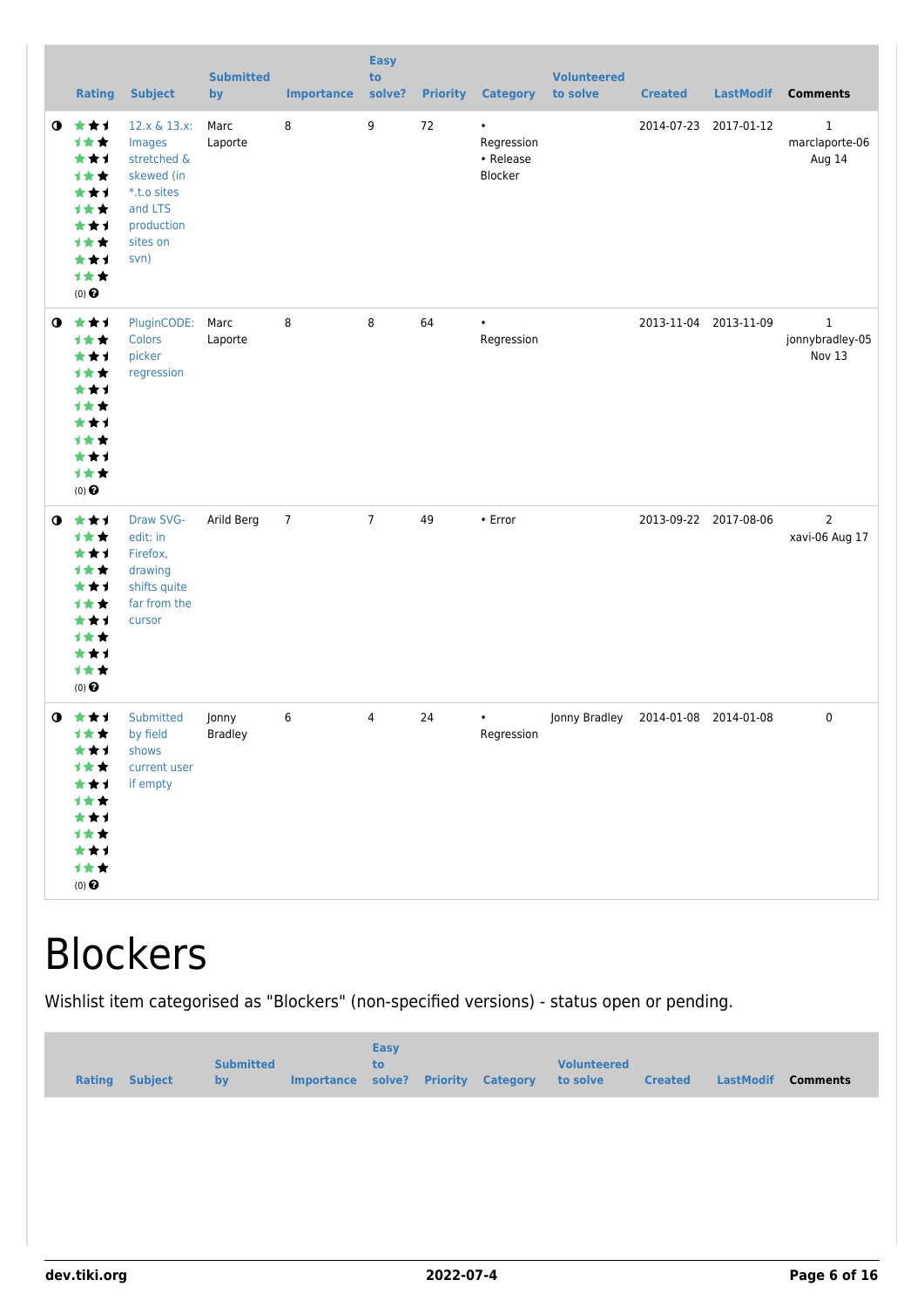|             | <b>Rating</b>                                                                                                   | <b>Subject</b>                                                                                                                                                                                   | <b>Submitted</b><br>by | <b>Importance</b> | <b>Easy</b><br>to<br>solve? |    | <b>Priority Category</b>                                   | <b>Volunteered</b><br>to solve | <b>Created</b> | <b>LastModif</b>      | <b>Comments</b>                           |
|-------------|-----------------------------------------------------------------------------------------------------------------|--------------------------------------------------------------------------------------------------------------------------------------------------------------------------------------------------|------------------------|-------------------|-----------------------------|----|------------------------------------------------------------|--------------------------------|----------------|-----------------------|-------------------------------------------|
| $\bullet$   | 大大大<br>计女女<br>***<br>计女女<br>***<br>1★★<br>***<br><b>1★★</b><br>***<br>1★★<br>$(0)$ $\odot$                      | 12.0 fresh<br>install: sh<br>setup.sh tries<br>and fails to<br>install<br>developer<br>tools                                                                                                     | Marc<br>Laporte        | 10 high           | 8                           | 80 | • Release<br>Blocker                                       |                                |                | 2013-11-29 2013-11-29 | $\mathbf{1}$<br>jonnybradley-04<br>Mar 14 |
| 0           | 大女子<br>计女女<br>***<br>1★★<br>★★1<br>计女女<br>***<br>1★★<br>***<br>计女女<br>$(0)$ $\odot$                             | 12.x & 13.x:<br>Images<br>stretched &<br>skewed (in<br>*.t.o sites and<br><b>LTS</b><br>production<br>sites on svn)                                                                              | Marc<br>Laporte        | 8                 | 9                           | 72 | $\bullet$<br>Regression<br>• Release<br>Blocker            |                                |                | 2014-07-23 2017-01-12 | $\mathbf{1}$<br>marclaporte-06<br>Aug 14  |
| $\bullet$   | ***<br>1★★<br>***<br>计女女<br>***<br><b>1**</b><br>***<br><b>1**</b><br>***<br>1★★<br>$(0)$ $\odot$               | Mouseover<br>option no<br>longer works<br>in PluginImg                                                                                                                                           | lindon                 | $\overline{7}$    | 8                           | 56 | $\bullet$<br>Regression<br>• Release<br>Blocker            |                                |                | 2014-06-28 2014-07-13 | 0                                         |
| $\mathbf 0$ | - 食 食 ず<br>计女女<br>***<br>计女女<br>***<br>计女女<br>***<br>计女女<br>***<br>计女女<br>$(0)$ $\odot$                         | validateUsers<br>set to no by<br>User_Trackers<br>profile but<br>new<br>registrations<br>on hold due<br>to validation<br>pending (&<br>email not<br>sent even if<br>validateUsers<br>set to yes) | Xavier de<br>Pedro     | 8                 | $\overline{7}$              | 56 | • Error<br>$\bullet$<br>Regression<br>• Release<br>Blocker |                                |                | 2018-11-06 2018-11-15 | $\overline{2}$<br>robertokir-13<br>Nov 18 |
|             | $0$ $\star\star\star$<br>计女女<br>***<br>计女女<br>***<br>计女女<br>***<br>计女女<br>***<br>计女女<br>$(1)$<br>$\pmb{\Theta}$ | Unified<br>Search<br><b>Engine MFTS</b><br>fails for any<br>content (was<br>'Page alias<br>not found by<br>search')                                                                              | Hans.Reil              | 9                 | 6                           | 54 | $\bullet$<br>Consistency<br>• Release<br>Blocker           | Nelson Ko                      |                | 2015-02-01 2015-03-02 | 3<br>jonnybradley-26<br>Feb 15            |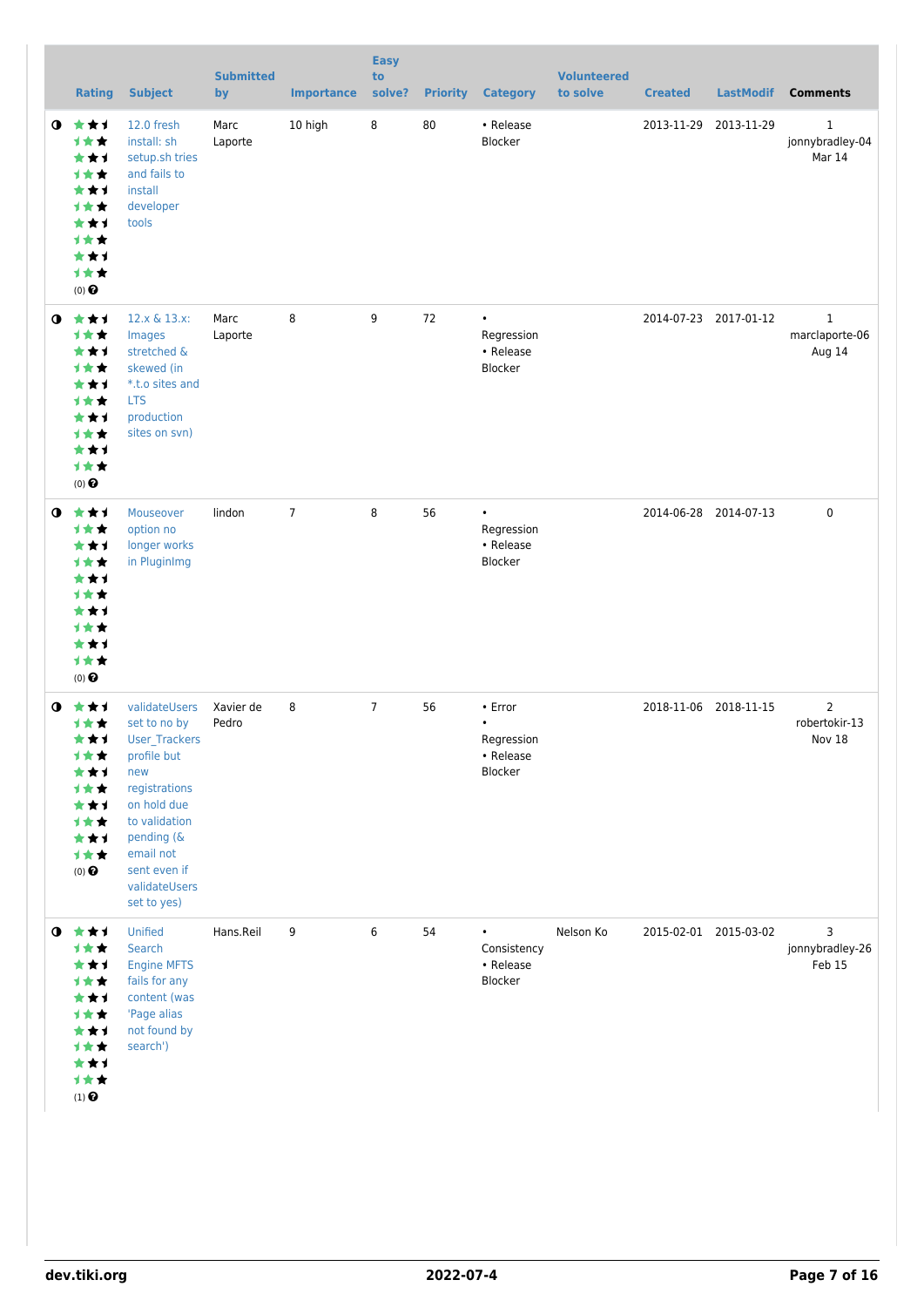|             | <b>Rating</b>                                                                                                           | <b>Subject</b>                                                                                                                           | <b>Submitted</b><br>by | <b>Importance</b> | <b>Easy</b><br>to<br>solve? |    | <b>Priority Category</b>                                                               | <b>Volunteered</b><br>to solve | <b>Created</b>        | <b>LastModif</b>      | <b>Comments</b>                  |
|-------------|-------------------------------------------------------------------------------------------------------------------------|------------------------------------------------------------------------------------------------------------------------------------------|------------------------|-------------------|-----------------------------|----|----------------------------------------------------------------------------------------|--------------------------------|-----------------------|-----------------------|----------------------------------|
|             | ***<br>计女女<br>***<br>计女女<br>***<br><b>1**</b><br>***<br>计女女<br>***<br>***<br>$(0)$ $\bigodot$                           | Moving a<br>node in<br>structure to<br>another<br>structure<br>does not<br>change<br>structure ID<br>of the moved<br>node's<br>children. | flamenco               | 10 high           | 5                           | 50 | • Release<br>Blocker                                                                   |                                | 2016-07-24 2016-07-24 |                       | 6<br>flamenco-19<br>Sep 16       |
| $\mathbf o$ | ***<br>计女女<br>***<br>计女女<br>***<br>计女女<br>***<br>计女女<br>***<br>计女女<br>$(0)$ $\odot$                                     | <b>Adding POP</b><br>Mailaccount<br>to a forum<br>causes WSOD<br>for that forum                                                          | Torsten<br>Fabricius   | 10 high           |                             | 50 | $\bullet$<br>Regression<br>• Release<br>Blocker                                        | Jonny Bradley                  | 2017-03-23 2017-05-02 |                       | $\boldsymbol{0}$                 |
| $\mathbf 0$ | ***<br>计女女<br>***<br><b>1**</b><br>★★1<br><b>1**</b><br>***<br>计女女<br>***<br>计女女<br>$(0)$ <sup><math>\odot</math></sup> | Side menu on<br>nextdoc and<br>nextdev not<br>working                                                                                    | Nelson Ko              | 9                 |                             | 45 | • Release<br>Blocker                                                                   |                                |                       | 2014-06-19 2014-06-23 | 0                                |
|             | ***<br>计女女<br>***<br>才女女<br>计女女<br>***<br>计女女<br>***<br>计女女<br>$(0)$<br>$\pmb{\Theta}$                                  | Search -<br>content<br>section is<br>empty (when<br>using mysql<br>engine)                                                               | Christoph              | 9                 | 5                           | 45 | $\bullet$<br>Regression<br>• Release<br>Blocker<br>$\cdot$ Bug<br>• Upgrade<br>Blocker | Jonny Bradley                  | 2020-09-08 2020-09-15 |                       | $\pmb{0}$                        |
|             | ***<br>计女女<br>***<br><b>1**</b><br>***<br>计女女<br>***<br><b>1**</b><br>***<br>计女女<br>$(0)$ $\odot$                       | Not possible<br>to add a file<br>in a tracker<br>item (tracker<br>field file) -<br>Data is lost<br>FOR TIKI 21x                          | Mike Finko             | 9                 | 5                           | 45 | • Error<br>$\bullet$<br>Regression<br>• Release<br>Blocker<br>• Upgrade<br>Blocker     |                                | 2020-12-17 2020-12-19 |                       | $\overline{2}$<br>xavi-20 Dec 20 |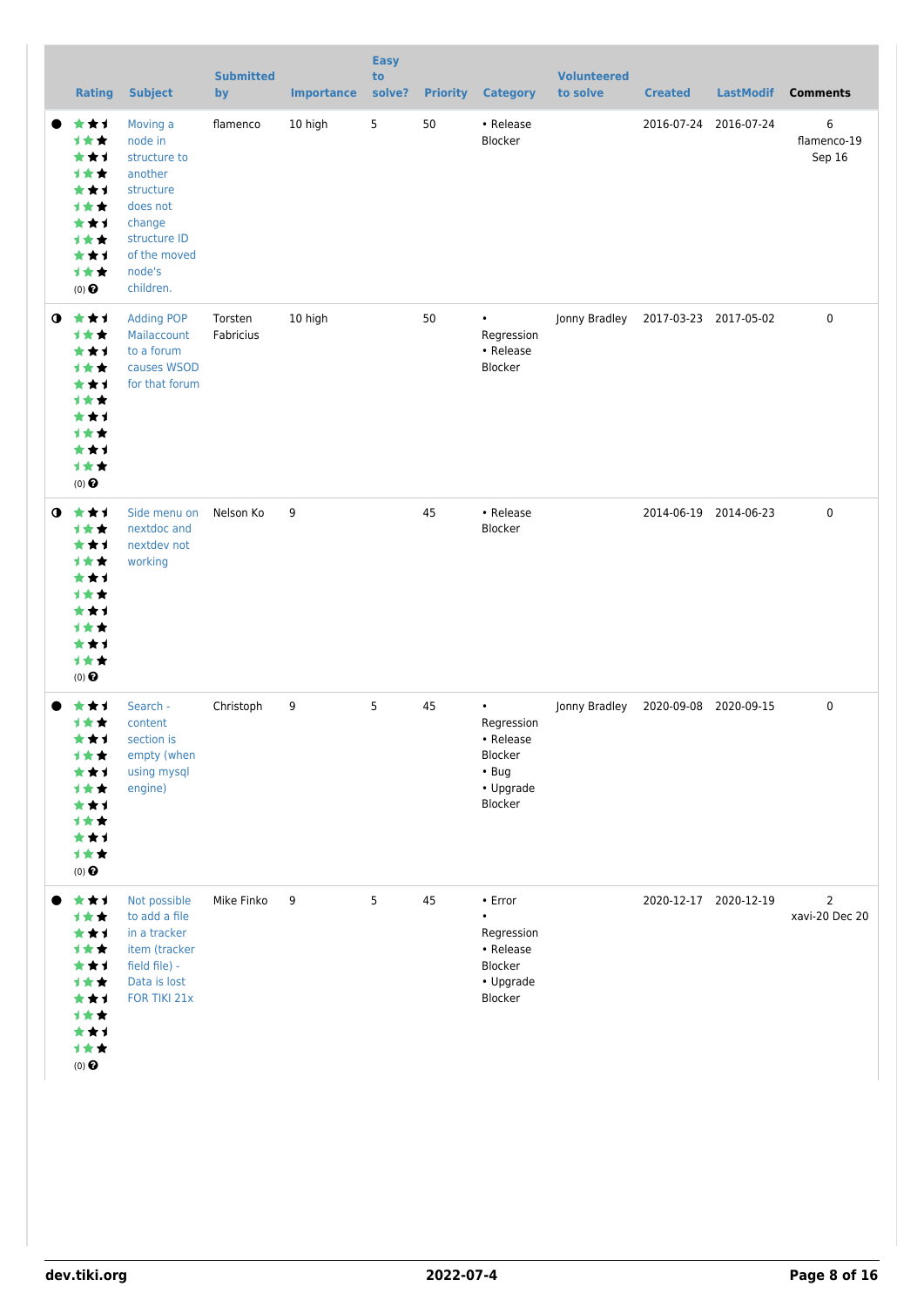|             | <b>Rating</b>                                                                                        | <b>Subject</b>                                                                                                                                      | <b>Submitted</b><br>by  | <b>Importance</b> | <b>Easy</b><br>to<br>solve? |    | <b>Priority Category</b>                                                        | <b>Volunteered</b><br>to solve | <b>Created</b> | <b>LastModif</b>      | <b>Comments</b>                           |
|-------------|------------------------------------------------------------------------------------------------------|-----------------------------------------------------------------------------------------------------------------------------------------------------|-------------------------|-------------------|-----------------------------|----|---------------------------------------------------------------------------------|--------------------------------|----------------|-----------------------|-------------------------------------------|
|             | ***<br>计女女<br>★★1<br>计女女<br>***<br><b>1**</b><br>***<br><b>1**</b><br>***<br>***<br>$(0)$ $\bigodot$ | copy&paste<br>source text<br>from media<br>wiki into tiki<br>wiki this char<br>"→" breaks<br>"index<br>rebuilding"                                  | RadoS                   | 8                 |                             | 40 | • Release<br>Blocker                                                            |                                |                | 2016-12-27 2017-02-10 | 8<br>RadoS-10 Feb<br>$17$                 |
| $\mathbf o$ | 大大才<br>计女女<br>***<br>计女女<br>***<br><b>1**</b><br>***<br>计女女<br>***<br>计女女<br>$(0)$ $\bigodot$        | Registration<br>not working<br>properly                                                                                                             | Jonny<br><b>Bradley</b> | 10 high           | 4                           | 40 | Regression<br>• Release<br>Blocker                                              |                                |                | 2018-01-21 2018-01-22 | $\mathbf{1}$<br>jonnybradley-22<br>Jan 18 |
| $\bullet$   | ***<br>计女女<br>***<br>才女女<br>***<br>计女女<br>***<br>计女女<br>***<br>计女女<br>$(0)$ $\bigodot$               | (A blocker if<br>confirmed)<br>errors in<br>trunk<br>database<br>upgrade<br>through<br>console.php<br>keys too long<br>and invalid<br>default value | Xavier de<br>Pedro      | 8                 | 5                           | 40 | • Error<br>• Release<br>Blocker                                                 |                                |                | 2018-09-24 2018-10-27 | 6<br>jonnybradley-29<br>Oct 18            |
|             | ❶ ★★★<br>1★★<br>***<br>计女女<br>计女女<br>***<br>计女女<br>***<br>计女女<br>$(1)$<br>$\pmb{\Theta}$             | Template<br>groups: Fix or<br>make<br>optional                                                                                                      | Xavier de<br>Pedro      | 9                 | $\overline{4}$              | 36 | $\cdot$ Error<br>$\bullet$<br>Regression<br>• Release<br>Blocker<br>$\cdot$ Bug | Jonny Bradley                  |                | 2020-03-20 2020-05-14 | $\mathbf{1}$<br>jonnybradley-21<br>Mar 20 |
|             | 女女子<br>计女女<br>***<br><b>1**</b><br>***<br>计女女<br>***<br>才女女<br>***<br>计女女<br>$(0)$<br>$\pmb{\Theta}$ | Tiki<br>extremely<br>ressource<br>intensive                                                                                                         | hman                    | 10 high           | $\mathbf{1}$<br>difficult   | 10 | • Release<br>Blocker<br>$\cdot$ Bug<br>• Upgrade<br>Blocker                     |                                |                | 2021-03-25 2021-04-13 | 28<br>hman-01 Jun 21                      |
|             |                                                                                                      |                                                                                                                                                     |                         |                   |                             |    |                                                                                 |                                |                |                       |                                           |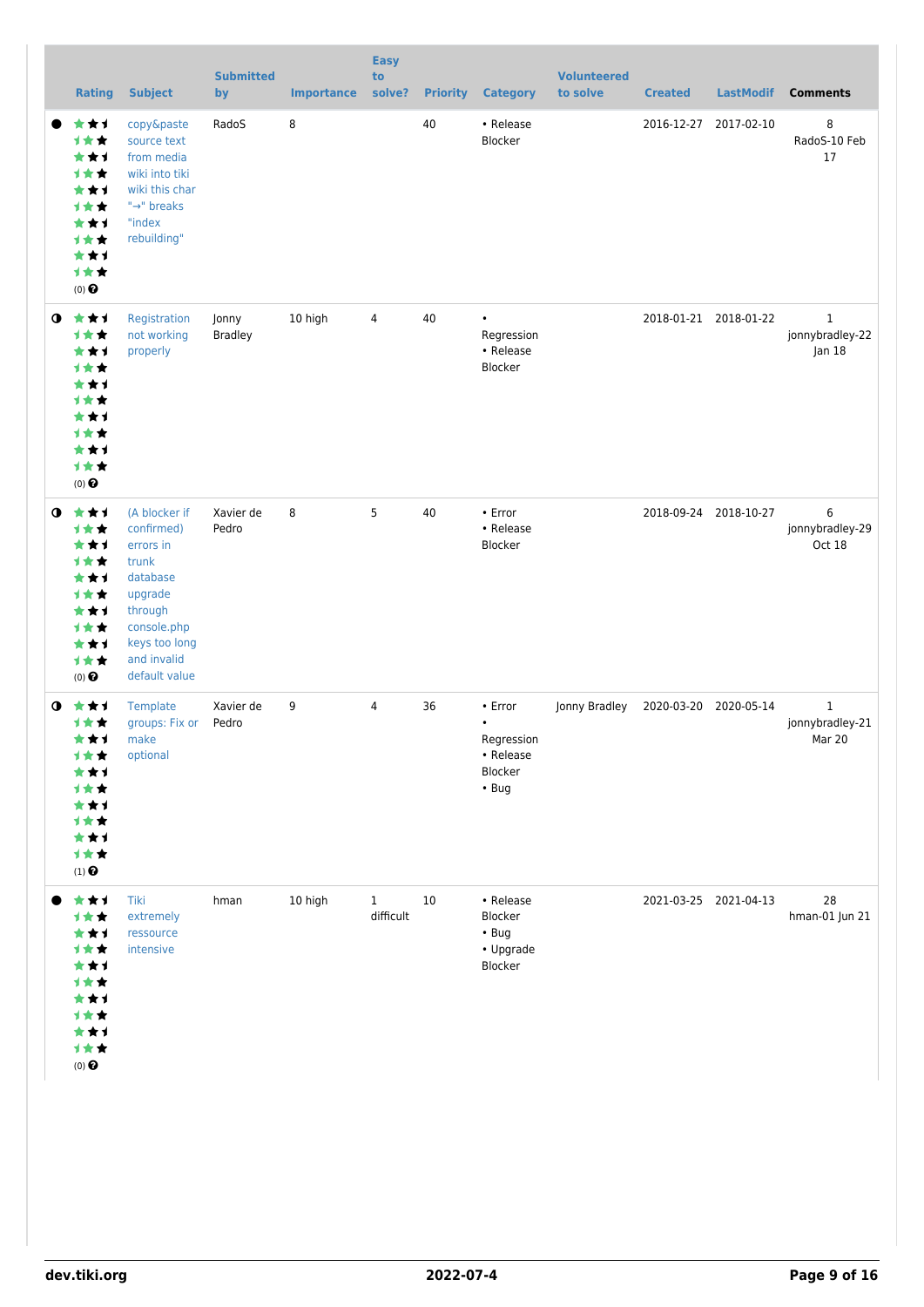|           | <b>Rating</b>                                                                              | <b>Subject</b>                                                       | <b>Submitted</b><br>by | <b>Importance</b> | <b>Easy</b><br>to<br>solve? | <b>Priority</b> | <b>Category</b>             | <b>Volunteered</b><br>to solve | <b>Created</b>        | <b>LastModif</b> | <b>Comments</b>                       |
|-----------|--------------------------------------------------------------------------------------------|----------------------------------------------------------------------|------------------------|-------------------|-----------------------------|-----------------|-----------------------------|--------------------------------|-----------------------|------------------|---------------------------------------|
| $\bullet$ | ***<br>1★★<br>***<br>计女女<br>***<br>计女女<br>***<br>计女女<br>***<br>计女女<br>$(0)$ $\odot$        | Cannot see<br>text in<br>fivealive-lite<br>watermelon<br>top buttons | Nelson Ko              | 1 low             | $\mathbf{1}$<br>difficult   | $\mathbf{1}$    | • Release<br><b>Blocker</b> |                                | 2014-06-25            | 2014-06-27       | $1\,$<br>koth-27 Jun 14               |
| $\bullet$ | ***<br>1★★<br>***<br>计女女<br>***<br><b>1**</b><br>***<br>计女女<br>***<br>计女女<br>$(0)$ $\odot$ | fivealive-lite<br>kiwi can't see<br>logout link                      | Nelson Ko              | 1 low             | $\mathbf{1}$<br>difficult   | $\mathbf{1}$    | • Release<br><b>Blocker</b> |                                | 2014-06-25 2014-06-27 |                  | $\mathbf{1}$<br>Chealer9-22<br>Oct 16 |

# To do on this page

1. Modify Blockers reports so it shows only blockers and 12.x (regression).

### Postponed modifications (previous input from Marc)

- $\circ$  Regression 12x (categories 283 + 172)
- $\circ$  Other bugs 12x (categories 283 + 187 or 174 or 192 or 56 or 57 but not 172 or 265)
- 1. Explain for each what category you need to put it in to appear on the list
- 2. Get rid of the "11.x Regression" category, which is confusing
- 3. Change the name of the page from Regressions+in+11x to 11x triage (or something)

## Related

- [Regressions in 11x](https://dev.tiki.org/Regressions-in-11x)
- $\bullet$  [Tiki12](https://dev.tiki.org/Tiki12)

#### **Blockers**

Perhaps the Composer issues mentioned by Bernard in live.tiki.org on 2013-11-20 (where is ticket?)

#### Potential data loss

[Tracker history tracking issues was: Trackers inline editing: data is not added to tracker history](https://dev.tiki.org/wish4704)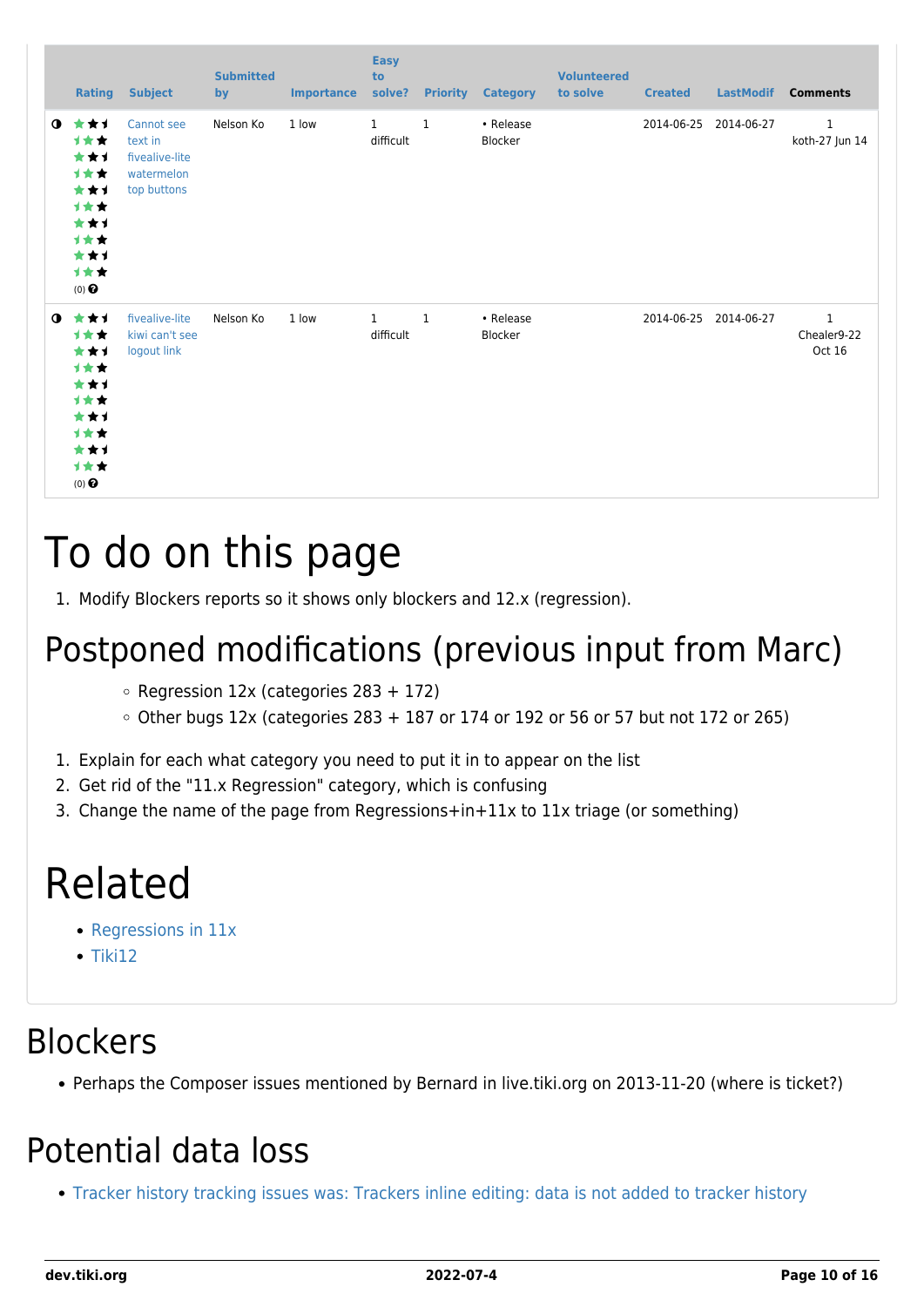#### Decision needed

- [pattern for php console.php](https://tiki.org/forumthread49678)
- Recent changes to the DB error page, which takes you to the installer
	- This is problematic because we no longer get useful error messages (such as MySQL went away)
	- Have been looking at this (for a while) and the only way i can see of even starting to fix this is to effectively roll back **[r48266](http://sourceforge.net/p/tikiwiki/code/48266)**, and even then the detailed error messages don't appear (for security reasons afaict), so will leave this alone now...

## **Checklist**

This is just a checklist the details about [how to release](https://dev.tiki.org/Releasing) are on the page : [How to release](https://dev.tiki.org/Releasing)

- 1. Pre Branching operation
	- 1. Create and update relevant page over all t.o websites
		- 1. Version page (Bsfez)
		- 2. Regression page (Bsfez)
		- 3. Update dev menu (Bsfez)
		- 4. Update Wishlist categories (Bsfez)
	- 2. Database and technical checkup
		- 1. Check tiki.sql suffixes (Bsfez)
		- 2. Check Structure (amette)
		- 3. Check Drop table (amette)
		- 4. MyISAM and Innodb (amette)
		- 5. Check SEFURLs (Pascal will coordinate with Nelson and Amette)
		- 6. Make sure CDN version is in sync with code (Marc)
		- 7. Review all external links and make sure URLs are still active (amette)
		- 8. Check JSLint (Jonny)
		- 9. Check the README file for manual commits (Marc)
		- 10. Remove any out of sync English strings (Nelson + Olaf)
		- 11. Generate preference report (Marc)
		- 12. Check security (amette)
		- 13. Check that external software library dependencies are up to date (Nelson) See [Tiki 12](https://dev.tiki.org/Tiki-12-Composer-Dependencies) [Composer Dependencies](https://dev.tiki.org/Tiki-12-Composer-Dependencies)
			- [http://sourceforge.net/p/tikiwiki/code/HEAD/tree/branches/12.x/vendor\\_extra/](http://sourceforge.net/p/tikiwiki/code/HEAD/tree/branches/12.x/vendor_extra/)
			- <http://sourceforge.net/p/tikiwiki/code/HEAD/tree/branches/12.x/composer.json>
			- 1. Integrity
			- 2. Security
			- 3. General up-to-date-ness
		- 14. Check-[byte order mark](https://dev.tiki.org/byte-order-mark)
		- 15. Prevent directory browsing (add index.php) (Nelson checked)
- 2. Create the new branch (Bsfez)
- 3. Post branching operation
	- 1. Create new category on dev.tiki.org (for bug reports)
	- 2. Adding new branch to demo (Sven)
	- 3. Add the new branch to show.tiki.org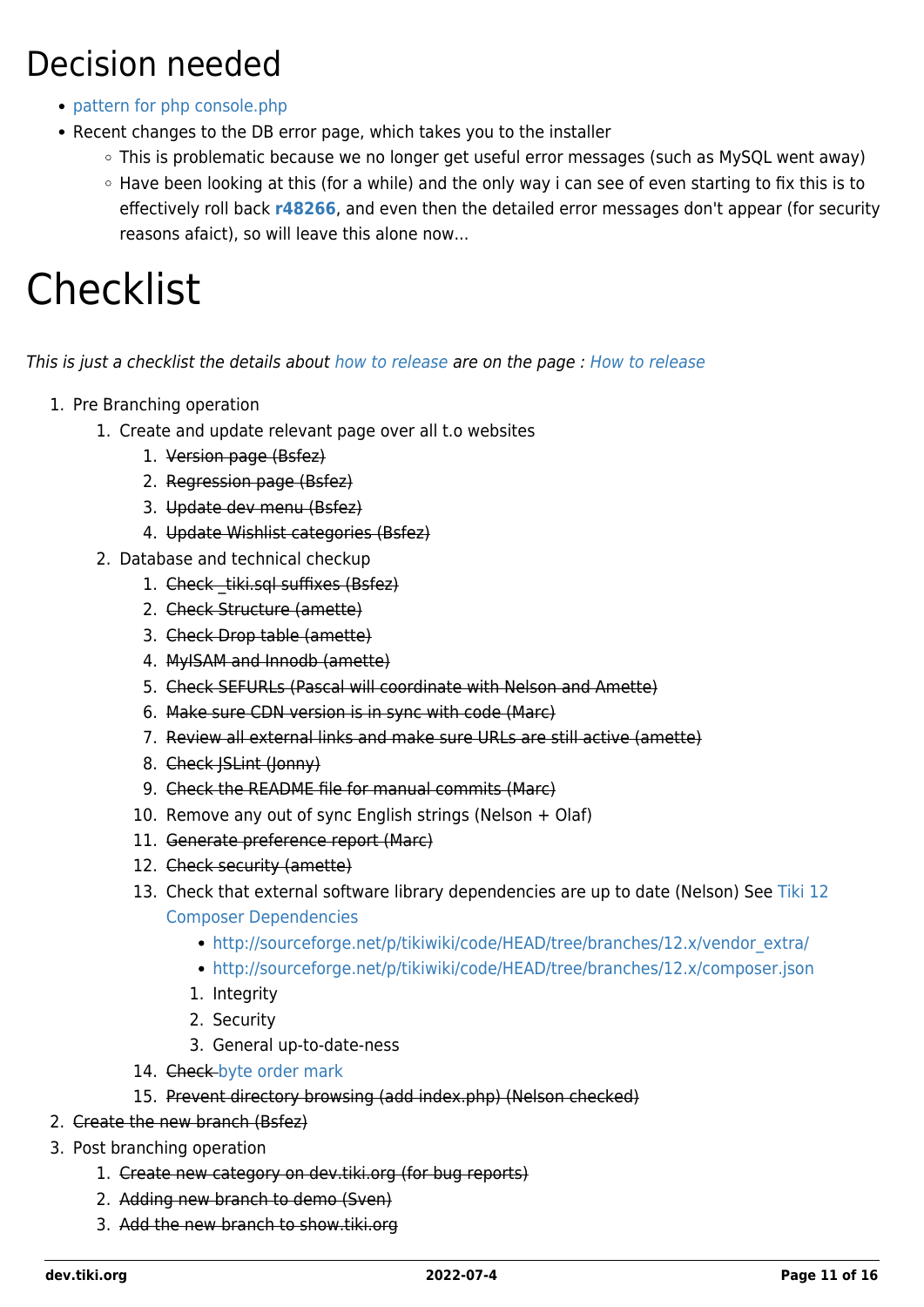- 4. Add link to new branch [Daily Build](https://dev.tiki.org/Daily-Build) (Ohertel)
- 5. Adding new branch to [Get code](https://dev.tiki.org/Get-code)
- 6. Update \$profilesLink (Bsfez) Isn't it obsolete ?
- 7. Make featured profiles for this new version (Greg W / Xavi)
- 8. Update Pre-Dogfood Server to Tiki12.x
	- 1. nextdev.tiki.org (Changi)
	- 2. next.tiki.org (Ohertel)
	- 3. nextdoc.tiki.org (Changi)
	- 4. nextthemes.tiki.org (Changi)
	- 5. nexttv.tiki.org (Changi)
- 9. Test min 30mn the website
	- 1. nextdev.tiki.org (Bsfez)
	- 2. next.tiki.org (pascalstjean)
	- 3. nextdoc.tiki.org (Xavi)
	- 4. nextthemes.tiki.org (Gary)
	- 5. nexttv.tiki.org (Daniel)
- 4. Tiki 12 Alpha release (Bernard/Changi)
	- 1. Calling community to install from scratch and upgrade previous version (Bsfez/Jb)
	- 2. Updating t.o websites
		- 1. dev.tiki.org (Changi)
		- 2. tiki.org (Ohertel)
		- 3. doc.tiki.org (Changi)
		- 4. themes.tiki.org (Changi)
		- 5. tv.tiki.org (Changi)
	- 3. Test min 30mn t.o website
		- 1. dev.tiki.org (Bsfez)
		- 2. tiki.org (Torsten)
		- 3. doc.tiki.org (Xavi)
		- 4. themes.tiki.org (Gary)
		- 5. tv.tiki.org (Daniel)
	- 4. Calling community to test t.o websites (Bfez)
	- 5. Moving back next website to trunk
		- 1. nextdev.tiki.org (Changi)
		- 2. next.tiki.org (Ohertel)
		- 3. nextdoc.tiki.org (Changi)
		- 4. nextthemes.tiki.org (Changi)
		- 5. nexttv.tiki.org (Changi)
	- 6. Tiki 12 Beta release
		- 1. Packaging (changi)
		- 2. Package testing (Jonny)
		- 3. Upload to SourceForge.net
		- 4. Announcement (Bsfez)
	- 7. Test by test team in coordination with wish list team (?/Pascal)
	- 8. Tiki 12 release
		- 1. Packaging (changi)
		- 2. Package testing (Bsfez/jb)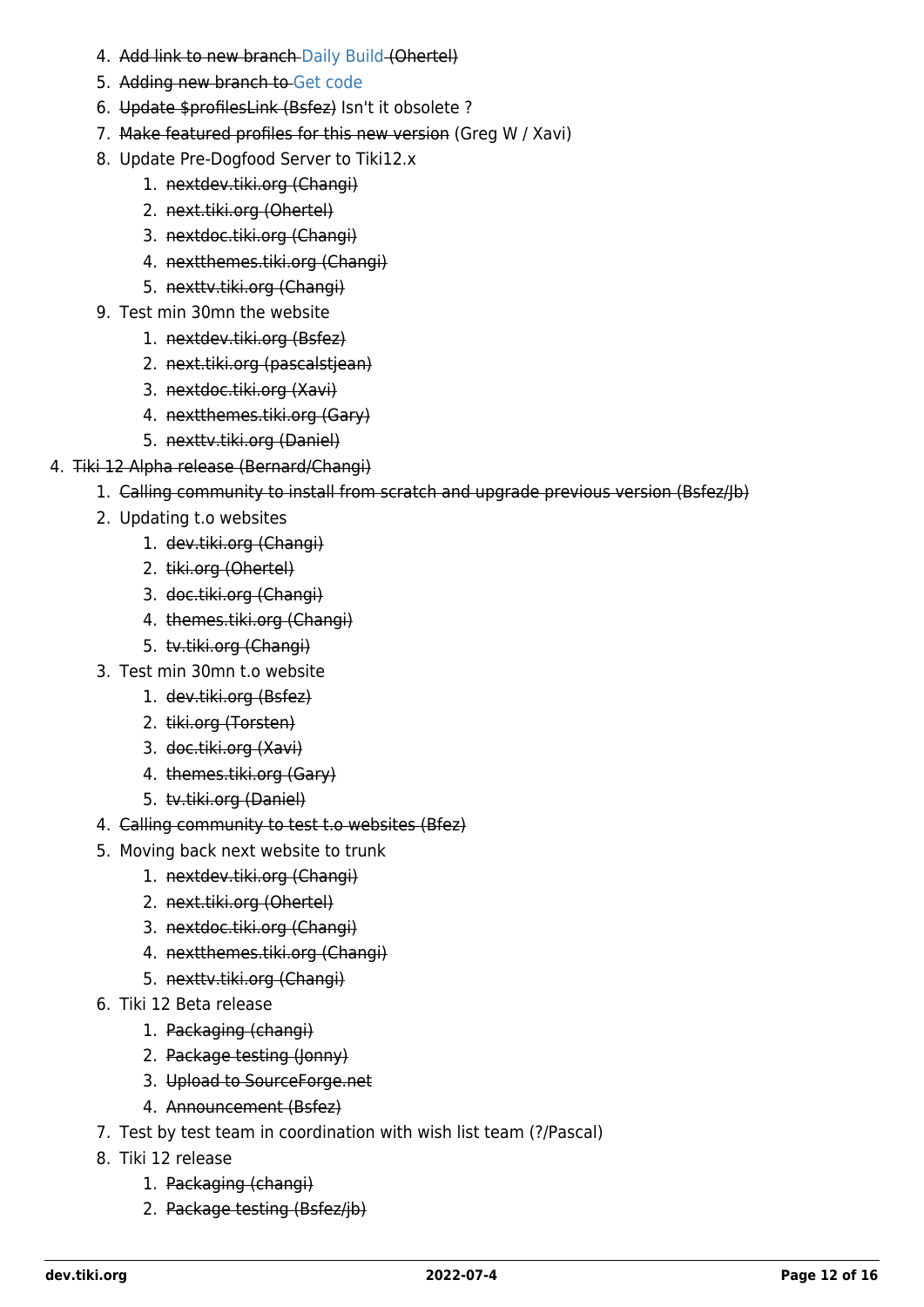- 3. Upload to SourceForge.net
- 4. Security signatures (Pete) [http://sourceforge.net/projects/tikiwiki/files/Tiki\\_12.x\\_Altair/12.0/Verification/](http://sourceforge.net/projects/tikiwiki/files/Tiki_12.x_Altair/12.0/Verification/)
- 5. Announcement (Bsfez)
- 6. Add to <https://tiki.org/All+Releases>
	- Previous releases are missing from that page
- 7. Admin panel update notifier
- 8. Update lib/setup/twversion.class.php after the release
- 9. Special: Restore search feature from profiles (Marc)

## Schedule

We start the release process of Tiki12 end September.

Our plan was to release somewhere around the 10 of November a few days before the [TikiFest Bootstrap](https://tiki.org/TikiFestBootstrap) ([http](http://tiki.org/TikiFestBootstrap) [version](http://tiki.org/TikiFestBootstrap)), and we released 12.0 by the end of November.

| <b>Step</b>   | Planned         | Who is in charge Comment |                                                    |
|---------------|-----------------|--------------------------|----------------------------------------------------|
| <b>Branch</b> | 30 of September | <b>Bsfez</b>             |                                                    |
| Alpha         | 11 of October   | <b>Bsfez</b>             |                                                    |
| Beta1         | 24 of October   | <b>Bsfez</b>             |                                                    |
| <b>Beta</b>   | Early November  | <b>Bsfez</b>             |                                                    |
| Release       | 10 of November  | <b>Bsfez</b>             |                                                    |
| Website       | Switched        | Target                   | Who                                                |
| <b>Themes</b> |                 |                          | Changi - Gary                                      |
| TV            |                 |                          | Changi - Daniel                                    |
| Doc           |                 |                          | Changi - Xavi                                      |
| Dev           |                 |                          | Changi - Bsfez                                     |
| Community     |                 |                          | Oliver Hertel - Torsten                            |
| de (German)   |                 |                          | Oliver Hertel                                      |
| 118n          |                 |                          | 6 November 2013 13.0svn-r48346 Changi - Olaf, Sven |

Note: a complete list of t.o websites and who does what is available here :<https://tiki.org/Domains> or <http://tiki.org/Domains>

## Todo for 12.0

- Remove all functions that are marked as deprecated in PHP 5.3 and 5.4
- [URL Rewriting Revamp: adding to Tiki log or error log so we catch them all through usage](https://dev.tiki.org/wish4551)
- Improve [Composer](https://dev.tiki.org/Composer)
- New install step: "setup your environment" for Wysiwyg (proposed by arild)



- This developed into the [Admin Wizard.](https://dev.tiki.org/Admin-Wizard)
	- Yet to be confirmed for release. In reliability test. Confirmed, stable.
	- Page content still under review. Reviewed (and updated) by a bunch of people.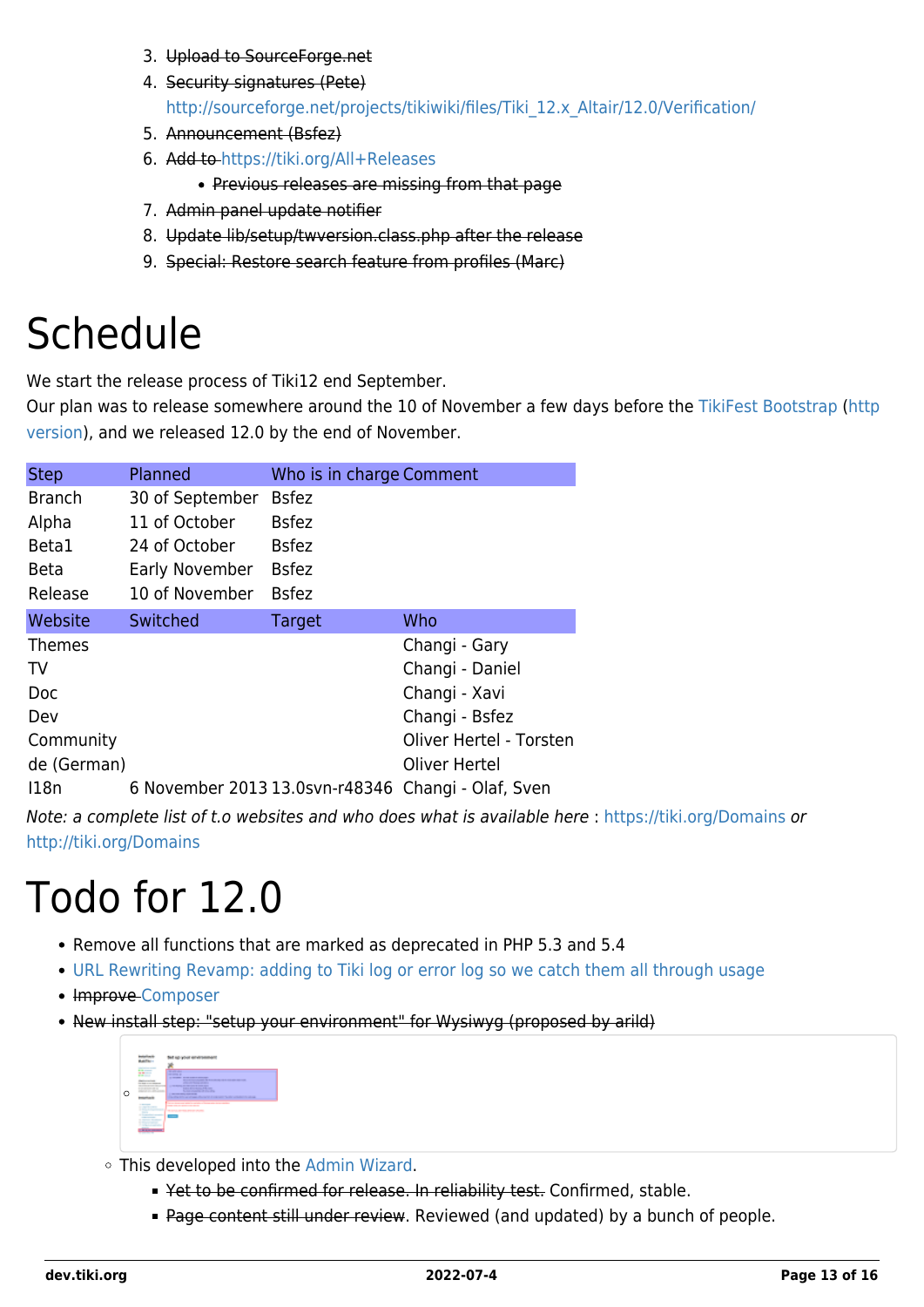- A [User Wizard](http://doc.tiki.org/User%20Wizard) has also been created.
	- Yet to be confirmed for release. No objections, as is, for 12.0.
	- Review page content. First stage done. Further review by others may be welcome.
	- Find other trigger points, for 12.1+
		- Default installation homepage
		- Entry in Main App. Menu added (just above MyTiki). Out of MyTiki since MyTiki is disabled by default in new installs.
- [Inline Editing](https://dev.tiki.org/Inline-Editing)
	- Menu update
	- Page "edit locking"
	- $\circ$  Problems with pages in wiki format
- Create/Update Featured Profiles for Tiki12

## Todo for 12.1+

- Add some other trigger points for the [User Wizard](http://doc.tiki.org/User%20Wizard)
	- Menu entry under MyTiki? (but what to do when MyTiki section is not enabled (default pref)?) Undone, but link in the homepage, and at end of the Admin wizard. (Xavi)
- Add a few screens of the [Dev:Profiles Wizard](https://dev.tiki.org/tiki-editpage.php?page=Dev%3AProfiles+Wizard) (Featured, Useful, Demo), from the initial Tiki Setup Screen.
- Backport menu icons from trunk (Xavi)
- Maybe backport [Jquery Spreadsheet 3.0 or 3.1](https://code.google.com/p/jquerysheet/) once it's proven to be stable in trunk?

#### Discussed by LP, Pascal, Marc and Bernard for 12 and the future

- Elastic Search
- Social
- Wrapper activity Stream
- Analytics
- Azure / Google AppEngine
- BBB & 0.81: more serious integration (and simpler/easy stuff for 11)
- Config Management
- Non disruptive preps for Bootstrap 3 (like layouts for wiki pages)
- WYSIWYG
- Menu revamp (drag & drop)
- NLP progress (with Alain & Matthieu)
- Realtime
- Recurring Paypal
- Theme multilingual improvement (rtl specific folder per theme with Bernard & Olaf)
- Cleaning the notifications (Tracker Notifications among them) LP scope start T12 T13.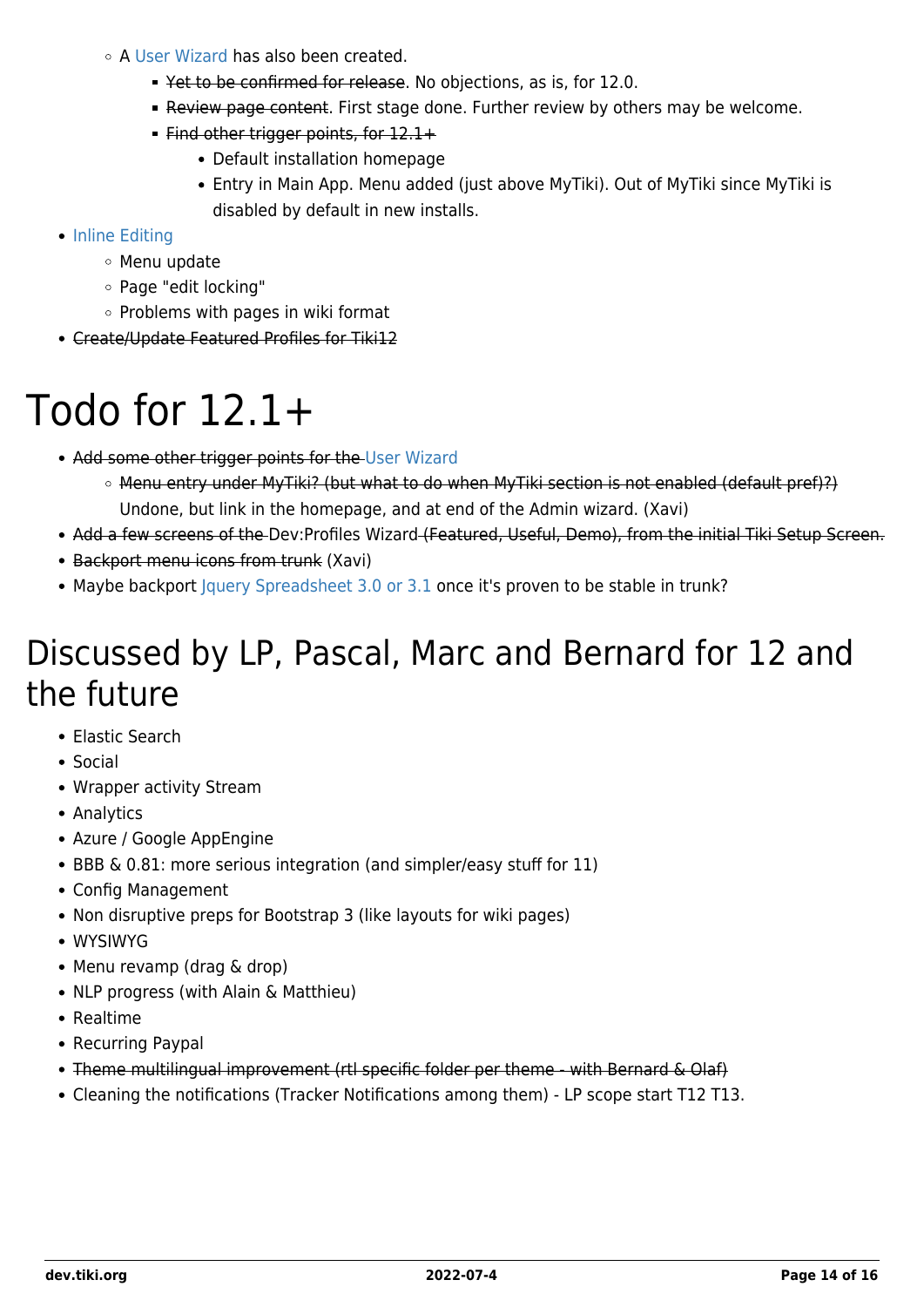## Potential new default settings for a future version of Tiki12

See [New Defaults](https://dev.tiki.org/New-Defaults)

# Potential new profiles in the Profiles Wizard

See [Profiles Wizard](https://dev.tiki.org/Profiles-Wizard)

# Bugs, Regressions

Report here [WishList Dashboard](https://dev.tiki.org/Wishlist-Bugs) Listing of the [12.x regressions](https://dev.tiki.org/Regressions+in+12x)

# **Testing**

Please describe what features you've been testing [Tiki12x Testing](https://dev.tiki.org/Tiki12x-Testing)

## Roles

- Release coordinator:
	- Bernard Sfez (bsfez)
- Release assistants
	- $\circ$  jonny B
	- pascalstjean
	- You?
- Packaging:
	- Changi
- Test team:
	- Bsfez
	- Geoff (eromneg) limited time available, but will test as much as possible
	- You?
- Documentation:
	- Xavi
	- You?
- Communications:
	- $\circ$  Rick (usually ok?)
- Profiles:
	- Xavi
	- You?
- UI & Themes:
	- You?
- Community
	- Marc